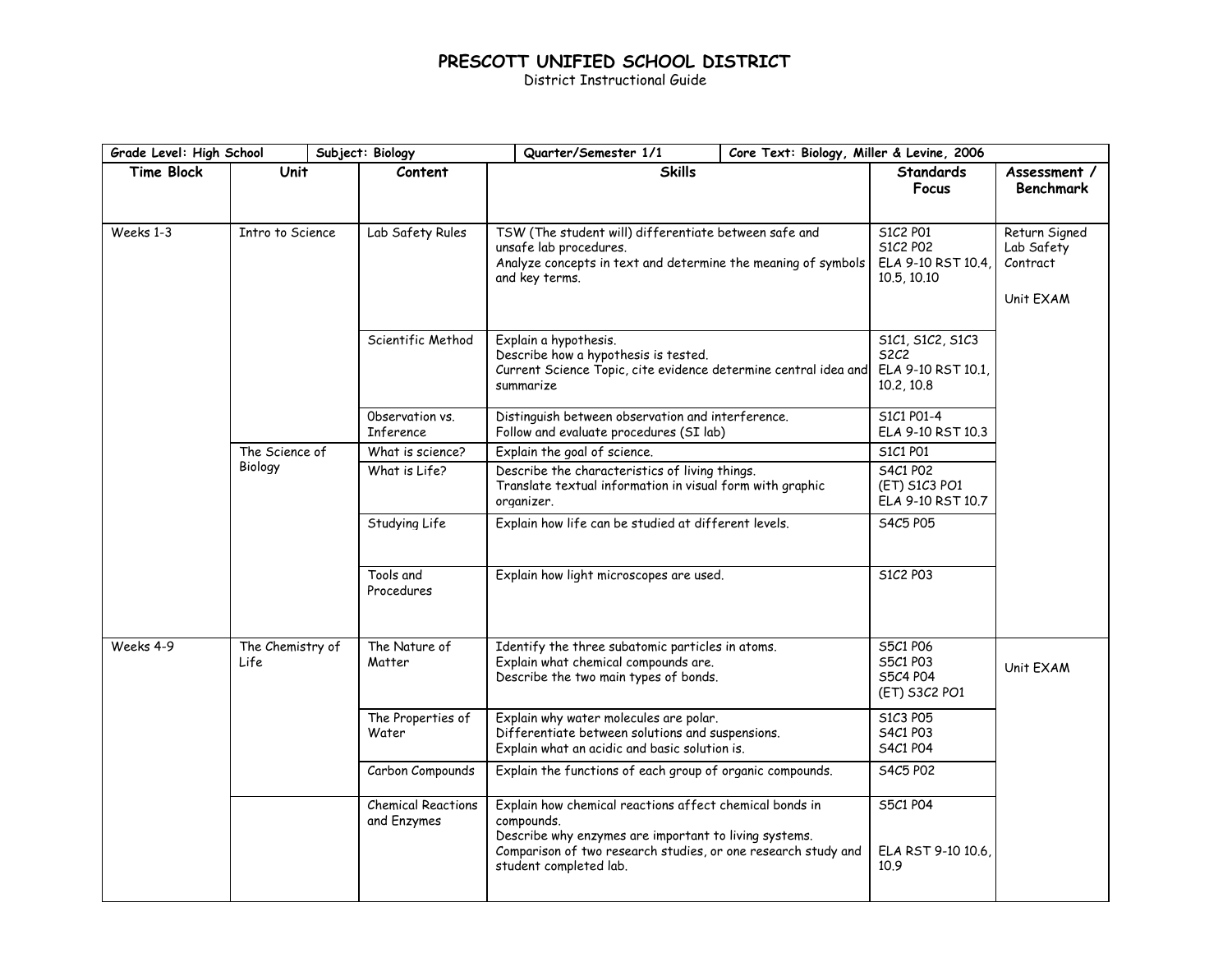| Grade Level: High School |                                | Subject: Biology                             | Quarter/Semester 2/1                                                                                                                                                                                                                                       | Core Text: Biology, Miller & Levine, 2006             |                                                               |                                  |
|--------------------------|--------------------------------|----------------------------------------------|------------------------------------------------------------------------------------------------------------------------------------------------------------------------------------------------------------------------------------------------------------|-------------------------------------------------------|---------------------------------------------------------------|----------------------------------|
| <b>Time Block</b>        | <b>Unit</b>                    | Content                                      | <b>Skills</b>                                                                                                                                                                                                                                              |                                                       | <b>Standards</b><br>Focus                                     | Assessment /<br><b>Benchmark</b> |
| <b>Weeks 10-12</b>       | Cell Structure and<br>Function | Life is Cellular                             | Define what the cell theory is.                                                                                                                                                                                                                            | Distinguish between eukaryotic and prokaryotic cells. |                                                               | Unit Exam                        |
|                          |                                | Eukaryotic Cell<br>Structure                 | Describe the function of the cell nucleus.<br>Describe the functions of the cell's organelles.                                                                                                                                                             |                                                       | <b>S4C1 PO2</b>                                               |                                  |
|                          |                                | Cell Boundaries                              | Identify the main functions of the cell membrane and the cell<br>wall.<br>Describe what happens during diffusion.<br>Explain the processes of osmosis, facilitated diffusion, and<br>active transport.                                                     |                                                       | <b>S4C1 PO2</b><br><b>S4C1 PO3</b>                            |                                  |
|                          |                                | Diversity of<br>Cellular Life                | Explain what the cell theory is.<br>Distinguish between eukaryotic and prokaryotic cells.<br>Describe cell specialization.<br>Identify the organization levels in multicellular organisms.                                                                 |                                                       | <b>S4C1 PO2</b>                                               |                                  |
| <b>Weeks 13-15</b>       | Photosynthesis                 | Energy and Life                              | Explain where plants get the energy they need to produce<br>food.<br>Describe the role of ATP in cellular activities.<br>Analyze concepts in text and determine the meaning of symbols<br>and key terms.                                                   |                                                       | S4C5 PO1<br>ELA 9-10 RST 10.4<br>10.5, 10.10                  | Unit Exam                        |
|                          |                                | Photosynthesis: An<br>Overview               | State the overall equation for photosynthesis.<br>Describe the role of light and chlorophyll in photosynthesis.<br>Follow precise complex steps when carrying out procedures<br>(Photosynthesis Lab)                                                       |                                                       | S5C5 PO1<br>ELA RST 9-10 10.3                                 |                                  |
|                          |                                | The Reactions of<br>Photosynthesis           | Describe the structure and function of a chloroplast.<br>Describe what happens in the light-dependent reactions.<br>Explain the Calvin Cycle.<br>Identify factors that affect the rate at which<br>photosynthesis occurs.                                  |                                                       | S5C5 PO1<br>S5C5 PO2                                          |                                  |
| <b>Weeks 16-17</b>       | Cellular<br>Respiration        | Chemical Pathways                            | Explain what cellular respiration is.<br>Describe what happens during the process of glycolysis.<br>Name the two main types of fermentation.<br>Translate technical information expressed in words into a visual<br>form (CR pathway)                      |                                                       | S5C5 PO1<br>51C <sub>3</sub><br>S4C5 PO1<br>ELA RST 9-10 10.7 | Unit Exam                        |
|                          |                                | The Krebs Cycle<br>and Electron<br>Transport | Describe what happens during he Krebs cycle.<br>Explain how high energy electrons are used by the electron<br>transport.<br>Identify three pathways the body uses to release energy<br>during exercise.<br>Compare photosynthesis and cellular respiration |                                                       | S4C5 PO1<br><b>S4C1 PO2</b><br>S5C5 PO1<br>(ET) S6C4 PO1      |                                  |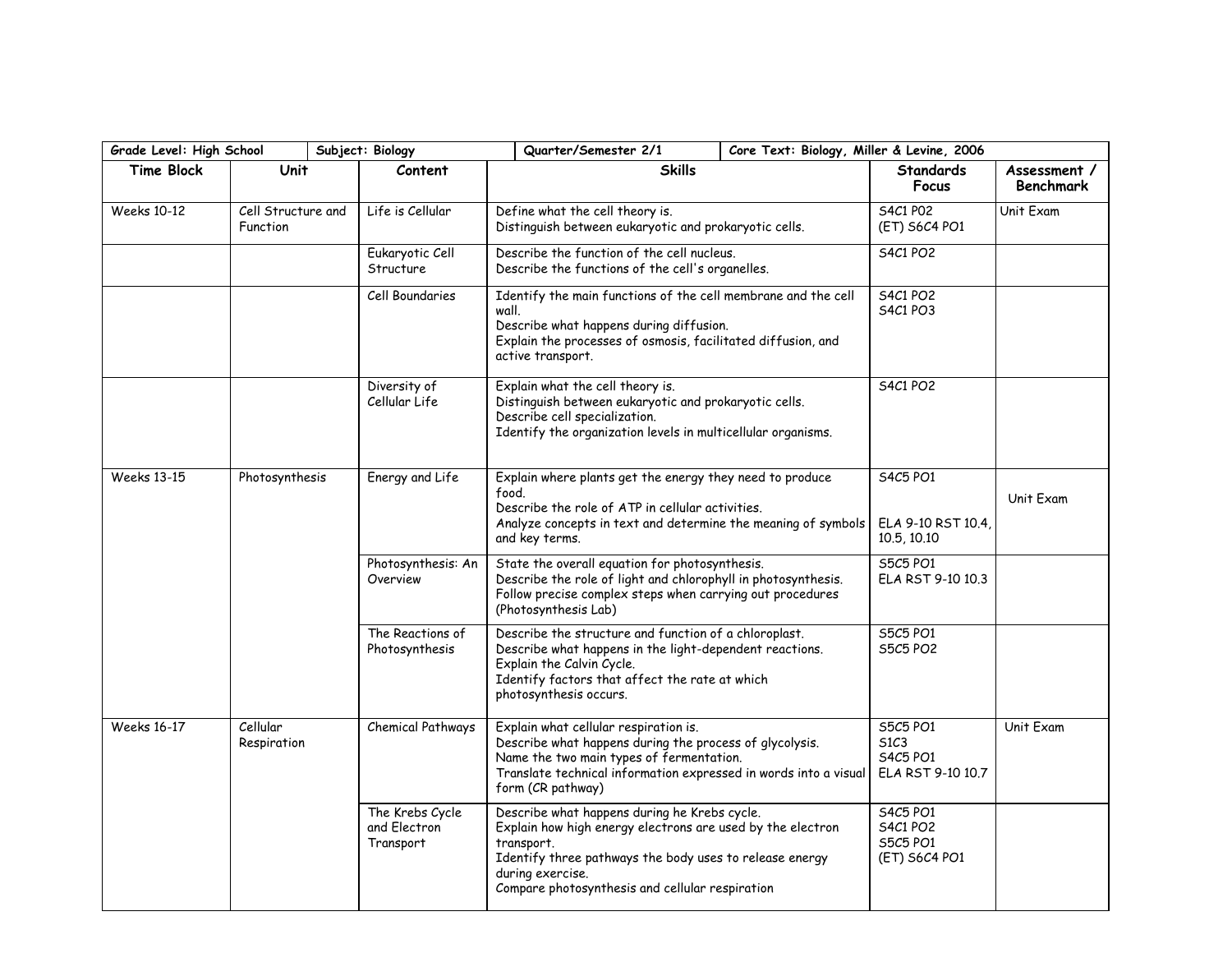| Week 18<br>Final Exam Review | All Units from<br>Semester 1 | All Skills Semester 1 | All Standards<br>Semester 1 | Final Exam |
|------------------------------|------------------------------|-----------------------|-----------------------------|------------|
|------------------------------|------------------------------|-----------------------|-----------------------------|------------|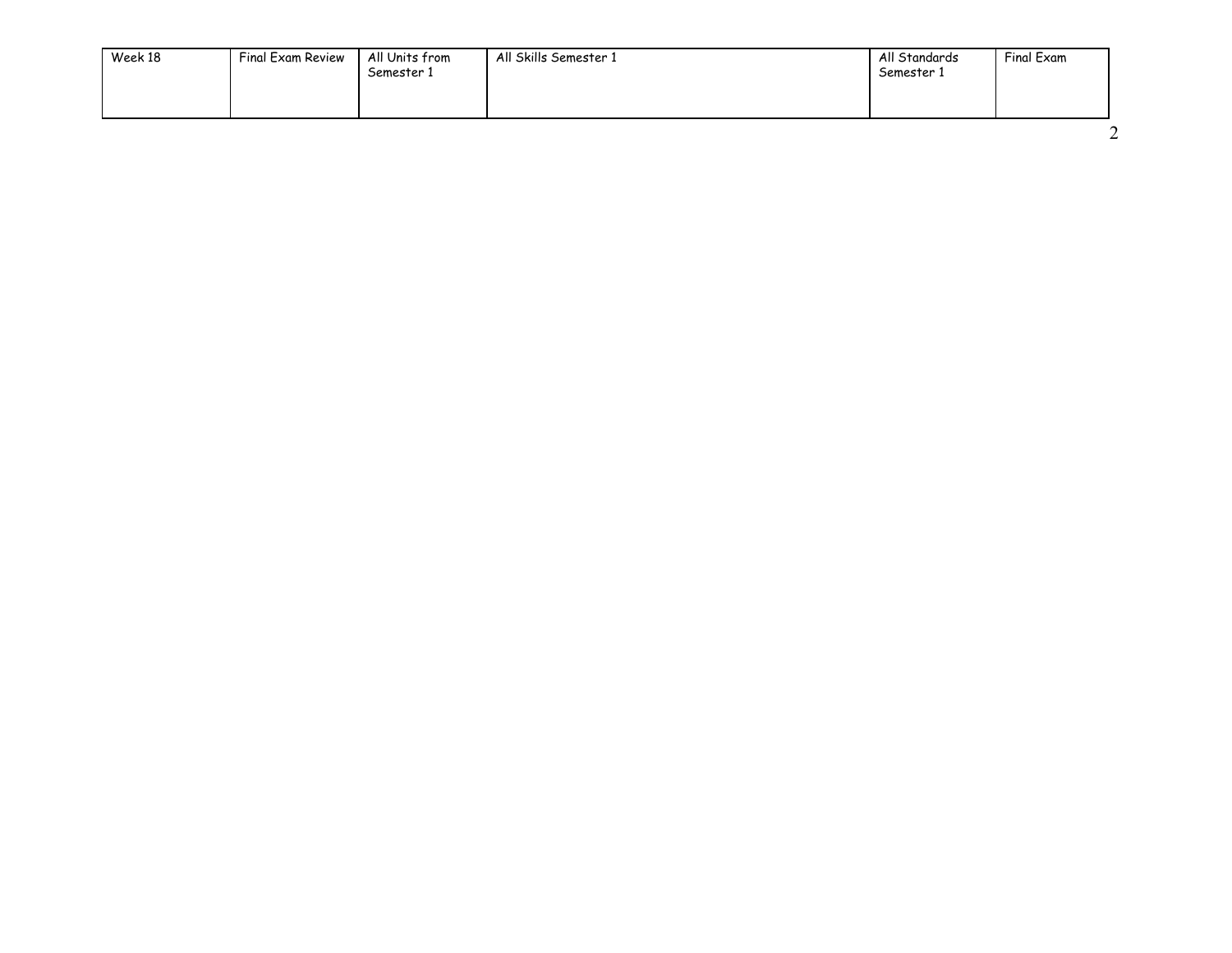| Grade Level: High School |                                                                                                                                                                                                               |  | Subject: Biology              | Quarter/Semester 3/2                                                                                                                                                                                         | Core Text: Biology, Miller & Levine, 2006 |                                |  |
|--------------------------|---------------------------------------------------------------------------------------------------------------------------------------------------------------------------------------------------------------|--|-------------------------------|--------------------------------------------------------------------------------------------------------------------------------------------------------------------------------------------------------------|-------------------------------------------|--------------------------------|--|
| Time Block               | Unit                                                                                                                                                                                                          |  | Content                       | <b>Skills</b>                                                                                                                                                                                                | <b>Standards</b><br>Focus                 | Assessment<br><b>Benchmark</b> |  |
| <b>Week 1-2</b>          | Cell Growth and<br><b>Division</b>                                                                                                                                                                            |  | Cell Growth                   | Explain the problems that growth causes for cells.<br>T5W describe how cell division solves the problems of cell<br>growth.                                                                                  | S4C1 P01                                  | Unit Exam                      |  |
|                          | Cell Division<br>Name the main events of the cell cycle.<br>Describe what happens during the four phases of mitosis.<br>Translate technical information expressed in words into a visual<br>form (Cell Cycle) |  | S4C2 P04<br>ELA RST 9-10 10.7 |                                                                                                                                                                                                              |                                           |                                |  |
|                          |                                                                                                                                                                                                               |  | Regulating the Cell<br>Cycle  | Identify a factor that can stop cells from growing.<br>Describe how the cell cycle is regulated.<br>Explain how cancer cells are different from other cells.<br>Follow and evaluate procedures (Mitosis Lab) | S4C1 P02<br>ELA RST 9-10 10.3             |                                |  |
| Week 3                   | Meiosis                                                                                                                                                                                                       |  | Meiosis                       | Contrast the chromosome number of body cells and gametes.<br>Summarize the event of meiosis.<br>Contrast mejosis and mitosis.                                                                                | <b>S4C2 PO4</b><br>S4C4 PO 1-5            | Unit Exam                      |  |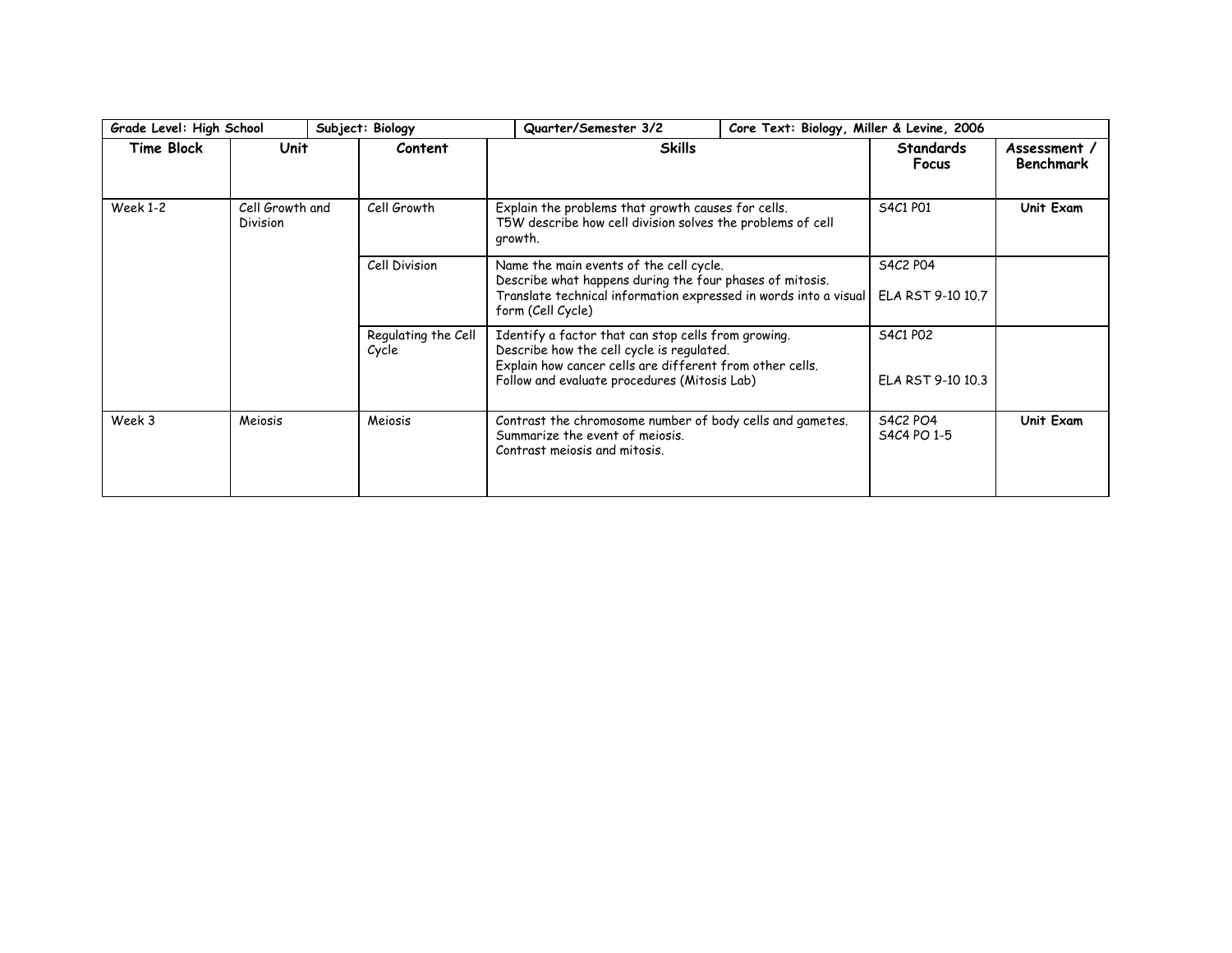| Weeks 4-6 | Introduction to<br>Genetics | The Work of<br>Gregor Mendel              | Describe how Mendel studied inheritance in peas.<br>Summarize Mendel's conclusion about<br>inheritance. Explain the principle of dominance.<br>Describe what happens during segregation.<br>Analyze concepts in text and determine the meaning of symbols<br>and key terms.                                              | S4C2 PO3<br>ELA 9-10 RST 10.4,<br>10.5, 10.10                     | Unit Exam |
|-----------|-----------------------------|-------------------------------------------|--------------------------------------------------------------------------------------------------------------------------------------------------------------------------------------------------------------------------------------------------------------------------------------------------------------------------|-------------------------------------------------------------------|-----------|
|           |                             | Probability and<br>Punnett Squares        | Explain how geneticists use the principles of probability.<br>Describe how geneticists use Punnett squares.                                                                                                                                                                                                              | <b>S4C2 PO3</b>                                                   |           |
|           |                             | Exploring<br>Mendelian<br>Genetics        | Explain the principle of Independent Assortment.<br>Describe the patterns that exist aside from simple<br>dominance.<br>Explain how Mendel's principles apply to all organisms.<br>Analyze authors purpose, assess the evidence of author's claims<br>and reasoning, compare and contrast findings (Research<br>project) | <b>S4C2 PO3</b><br>ELA RST 9-10 10.1<br>10.2, 10.6, 10.8,<br>10.9 |           |
| Weeks 7-9 | DNA RNA &<br>Mutations      | <b>DNA</b>                                | Summarize the relationship between genes and DNA.<br>Describe the overall structure of the DNA molecule.                                                                                                                                                                                                                 | <b>S4C2 PO1</b>                                                   | Unit Exam |
|           |                             | Chromosomes and<br><b>DNA Replication</b> | Summarize the events of DNA replication.<br>Relate the DNA molecule to chromosome structure.                                                                                                                                                                                                                             | S4C2 PO1                                                          |           |
|           |                             | RNA and Protein<br>Synthesis              | Explain how DNA and RNA differ.<br>Differentiate the differences between the 3 types of RNA.<br>Describe transcription and translation.<br>Identify the genetic code.<br>Explain the relationship between genes and proteins.                                                                                            | <b>S4C2 PO1</b>                                                   |           |
|           |                             | Mutations                                 | Contrast gene mutations and chromosomal mutations.                                                                                                                                                                                                                                                                       | <b>S4C2 PO3</b>                                                   |           |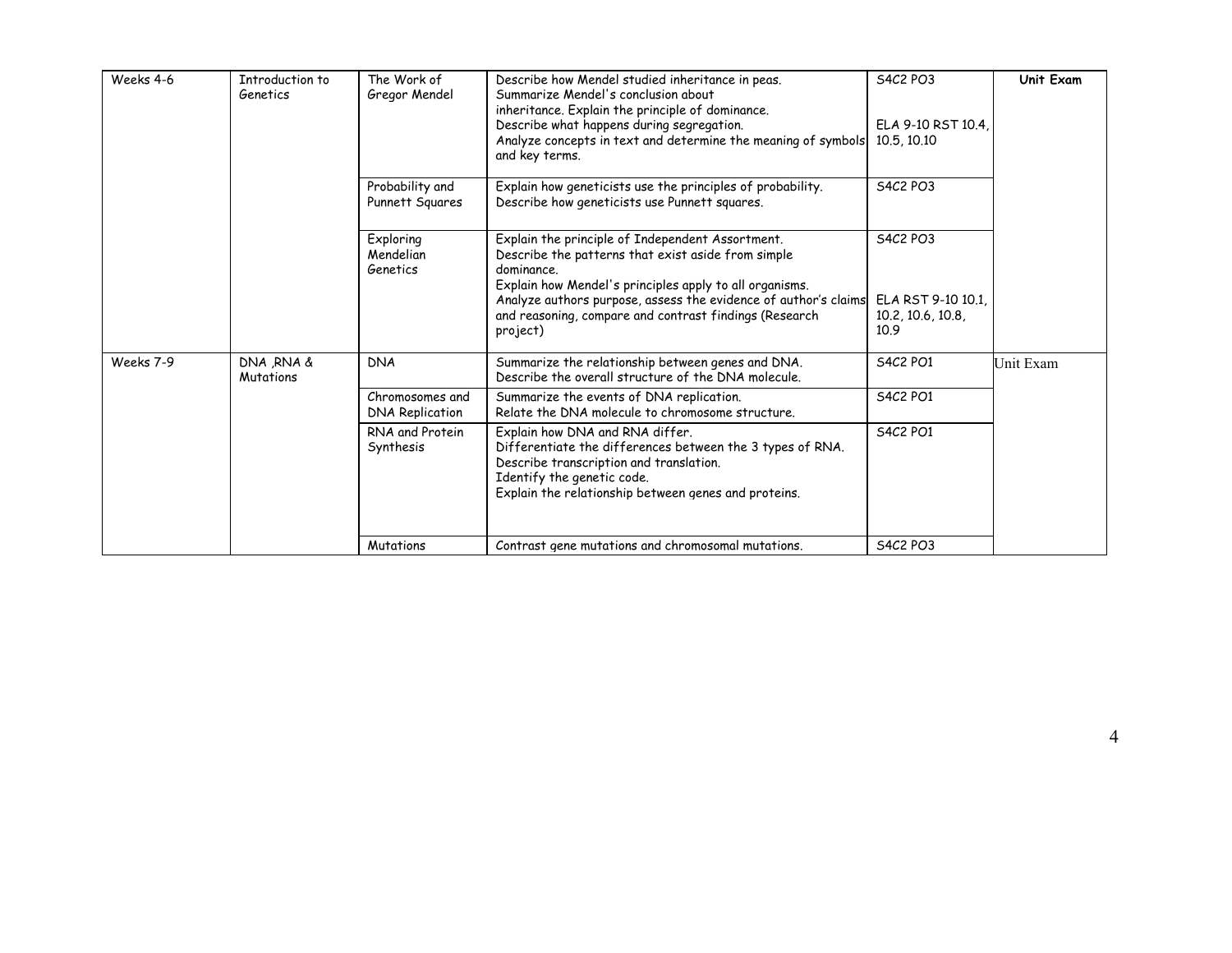|                   | Quarter/Semester 4/2<br>Grade Level: High School<br>Subject: Biology<br>Core Text: Biology, Miller & Levine, 2006 |                                        |                                                                                                                                                                                                                                                                                                                                    |  |                                                             |                                  |
|-------------------|-------------------------------------------------------------------------------------------------------------------|----------------------------------------|------------------------------------------------------------------------------------------------------------------------------------------------------------------------------------------------------------------------------------------------------------------------------------------------------------------------------------|--|-------------------------------------------------------------|----------------------------------|
| <b>Time Block</b> | Unit                                                                                                              | Content                                | <b>Skills</b>                                                                                                                                                                                                                                                                                                                      |  | <b>Standards</b><br>Focus                                   | Assessment /<br><b>Benchmark</b> |
| Week 10-11        | Darwin's Theory of<br>Evolution                                                                                   | The Puzzle of<br>Life's Diversity      | Describe the pattern Darwin observed among organisms of<br>the Galapagos.                                                                                                                                                                                                                                                          |  | S4C4 PO 1-4                                                 | Unit Exam                        |
|                   |                                                                                                                   | Ideas that Shaped<br>Darwin's Thinking | State how Hutton and Lyell described geological change.<br>Identify how Lamarck thought species evolve.<br>Describe Malthus's theory of population growth.<br>Cite textual evidence, determine central ideas<br>and assess the extent to which the reasoning<br>and evidence in text support the author's claim.<br>(Darwin Diary) |  | S4C4 PO 1-4<br>ELA RST 9-10, 10.1<br>10.2, 10.8             |                                  |
|                   |                                                                                                                   | Darwin Presents<br>His Case            | List events leading to Darwin's publication of On the Origin of<br>5 pecies.<br>Describe how Natural Variation is used in Artificial selection.<br>Explain how natural selection is related to species' fitness<br>5tate Darwin's theory of evolution by natural selection.                                                        |  | S4C4 PO 1-4                                                 |                                  |
|                   |                                                                                                                   | Genes and<br>Variations                | Explain gene pool.<br>Identify the main sources of inheritable variation in a<br>population.<br>5tate what determines how a phenotype is expressed.                                                                                                                                                                                |  | S4C4 PO 1-4                                                 |                                  |
|                   |                                                                                                                   | The Process of<br><b>5peciation</b>    | Identify the condition necessary for a new species to evolve.<br>Describe the process of speciation in the Galapagos finches.                                                                                                                                                                                                      |  | S4C4 PO 1-4                                                 |                                  |
| Week 12           | Classification                                                                                                    | Kingdoms and                           | Name the six kingdoms of life as identified.                                                                                                                                                                                                                                                                                       |  | S4C4 PO 6                                                   | Unit Exam                        |
|                   |                                                                                                                   | Domains                                | Describe the three domain system of classification.<br>Analyze concepts in text and determine the meaning of symbols<br>and key terms                                                                                                                                                                                              |  | S4C4 PO 6<br>ELA RST 9-10 10.4,<br>10.5, 10.10              |                                  |
| <b>Week 13-14</b> | Ecology                                                                                                           | What is Ecology?                       | Identify the levels of organization that ecologists study.<br>Analyze authors purpose, assess the evidence of author's claims<br>and reasoning, compare and contrast findings (Research report)                                                                                                                                    |  | S4C3 PO1<br>ELA RST 9-10 10.1,<br>10.2, 10.6, 10.8,<br>10.9 | Unit Exam                        |
|                   |                                                                                                                   | Energy Flow                            | Identify the source of energy for life processes.<br>Trace the flow of energy through living systems.<br>Evaluate the efficiency of energy transfer among organisms in<br>an ecosystem.                                                                                                                                            |  | S4C3 P01                                                    |                                  |
|                   |                                                                                                                   | Cycles of Matter                       | Describe how matter cycles among the living and nonliving<br>parts of an ecosystem.<br>Explain why nutrients are important in living systems.<br>Describe how the availability of nutrients affects the<br>productivity of ecosystems.                                                                                             |  | S4C5 P03                                                    |                                  |
|                   |                                                                                                                   | The Role of<br>Climate                 | Identify the causes of climate.<br>Identify the Earth's three main climate zones.                                                                                                                                                                                                                                                  |  | S4C3 P02                                                    |                                  |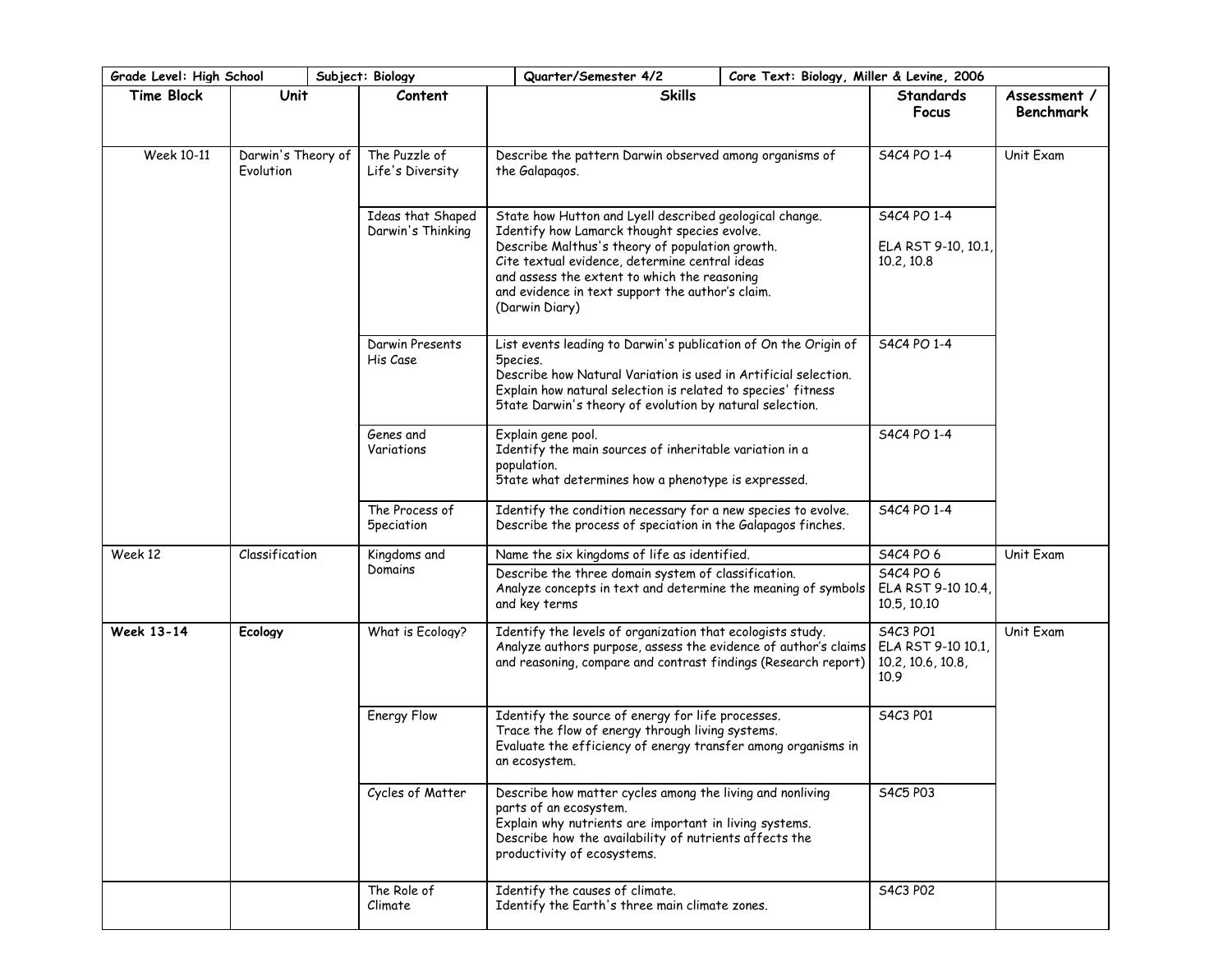|                    |                             | What 5hapes an<br>Ecosystem?         | Explain how biotic and abiotic factors influence an ecosystem.<br>Identify the interactions that occur within communities.                                                                                                                                                                                                                  | S4C3 P02                             |           |
|--------------------|-----------------------------|--------------------------------------|---------------------------------------------------------------------------------------------------------------------------------------------------------------------------------------------------------------------------------------------------------------------------------------------------------------------------------------------|--------------------------------------|-----------|
|                    |                             | <b>Limiting Factors</b>              | Identify factors that limit population growth.<br>Differentiate between density-dependent and density-<br>independent limiting factors.                                                                                                                                                                                                     | S3C1 P03                             |           |
|                    | Populations                 | <b>Biomes</b>                        | Identify the characteristics of major land and aquatic biomes.                                                                                                                                                                                                                                                                              | S4C3 P02                             |           |
| <b>Weeks 15-16</b> | Bacteria and<br>Viruses and | Viruses                              | Describe the structure of a virus.<br>Explain how viruses cause infection.                                                                                                                                                                                                                                                                  | <b>S4C2 PO2</b><br><b>S4C1 PO1</b>   | Unit Exam |
|                    | Disease                     | Bacteria                             | Explain how the two groups of prokaryotes differ.<br>Describe the factors that are used to identify prokaryotes.                                                                                                                                                                                                                            | <b>S4C2 PO2</b><br><b>S4C1 PO1</b>   |           |
|                    |                             |                                      | Explain why bacteria are vital to maintaining the living world.<br>Analyze author's purpose in discussing an experiment in text,<br>defining the question the author seeks to address (Bact Lab)                                                                                                                                            | ELA RST 9-10 10.6                    |           |
|                    |                             | Diseases caused<br>by Microorganisms | Explain how bacteria cause disease.<br>Describe how bacterial growth can be controlled.<br>Explain how viruses cause disease.<br>Cite evidence to support analysis of text,<br>determine central ideas and conclusions and<br>assess the extent to which the reasoning and<br>evidence support the author's claim (Epidemiology<br>Project) | ELA RST 9-10 10.1.<br>10.2, 10.8     |           |
|                    |                             | Infectious<br>Diseases               | Identify the causes of disease.<br>Explain infectious diseases are transmitted.<br>Describe how antibiotics fight infection.<br>Compare and contrast findings in text to<br>those of other sources (Viral Transmission)                                                                                                                     | <b>S4C2 PO2</b><br>ELA RST 9-10 10.9 |           |
|                    |                             | The Immune<br><b>5ystem</b>          | Identify the body's nonspecific defenses against invading<br>pathogens.<br>Describe the function of the immune system.                                                                                                                                                                                                                      | <b>S4C2 PO2</b><br><b>S4C1 PO1</b>   |           |
|                    |                             | Immune 5ystem<br>Disorders           | 5tate what happens when the immune system overreacts.                                                                                                                                                                                                                                                                                       | <b>S4C2 PO2</b><br><b>S4C1 PO1</b>   |           |